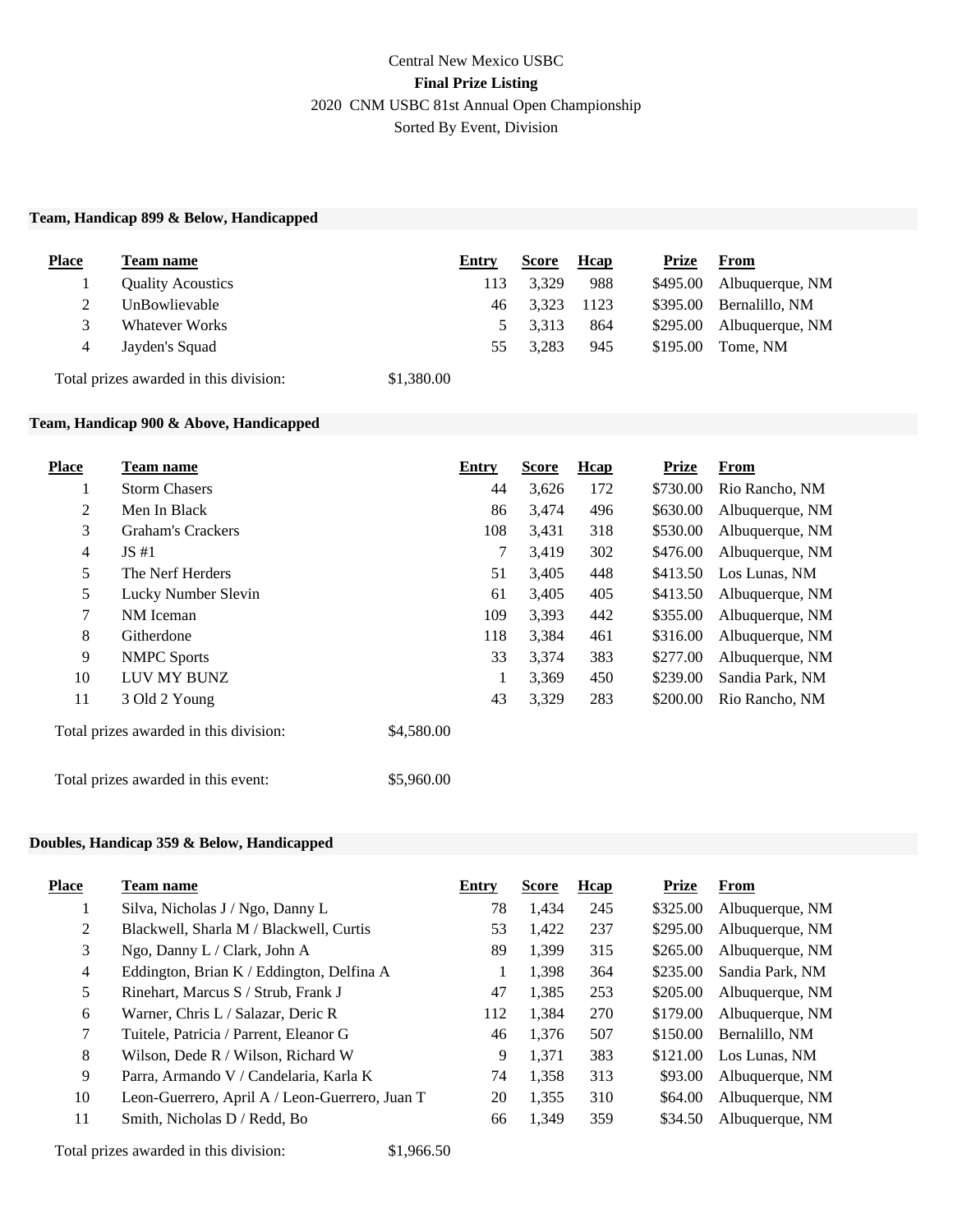## **Doubles, Handicap 360 & Above, Handicapped**

| <b>Place</b>            | Team name                                            | <b>Entry</b> | <b>Score</b> | Hcap             | <b>Prize</b> | <b>From</b>     |
|-------------------------|------------------------------------------------------|--------------|--------------|------------------|--------------|-----------------|
| 1                       | Casco, Angela M / LaRosa, Joseph A, Jr               | 52           | 1,477        | 113              | \$524.00     | Rio Rancho, NM  |
| $\mathbf{2}$            | Leathers, Martin (Josh) / Salazar, Eddie J           | 76           | 1,425        | 132              | \$424.00     | Albuquerque, NM |
| 3                       | Dillman, Robert A / Pinge, Samuel W                  | 15           | 1,422        | $\boldsymbol{0}$ | \$324.00     | Albuquerque, NM |
| $\overline{\mathbf{4}}$ | Allen, James J / Pinge, Samuel W                     | 13           | 1,419        | $\boldsymbol{0}$ | \$275.00     | Albuquerque, NM |
| 5                       | Seier, Kevin D / Armstrong, James B, Jr              | 79           | 1,416        | 178              | \$248.00     | Albuquerque, NM |
| 6                       | Watson, Michael D / Foster, M. Jerry                 | 86           | 1,411        | 148              | \$231.00     | Albuquerque, NM |
| 7                       | Warner, Chris L / Gurule, Mark A                     | 117          | 1,402        | 175              | \$219.00     | Albuquerque, NM |
| 8                       | Martinez, Barbara S / Martinez, Max, Jr              | 34           | 1,395        | 132              | \$209.00     | Albuquerque, NM |
| 9                       | Danks, Melissa / Fourzan, Carlos                     | 10           | 1,390        | 35               | \$200.00     | Albuquerque, NM |
| 10                      | Sanchez, Ruben L / Holguin, Gary L                   | 43           | 1,387        | 148              | \$191.00     | Rio Rancho, NM  |
| 11                      | Fourzan, Carlos / Keller, John G                     | 13           | 1,383        | $\boldsymbol{0}$ | \$182.00     | Albuquerque, NM |
| 12                      | Eddington, Austin / Carson, Kyle T                   | $\mathbf{1}$ | 1,382        | 151              | \$165.00     | Sandia Park, NM |
| 12                      | Fuqua, Scott E / Zumwalt, Charles (Andy) A           | 8            | 1,382        | 37               | \$165.00     | Albuquerque, NM |
| 12                      | Leitch, Robert S / Blair, Gary                       | 58           | 1,382        | 140              | \$165.00     | Albuquerque, NM |
| 15                      | Rael, Christian R / Jackson, Austin E                | 33           | 1,381        | 145              | \$147.00     | Albuquerque, NM |
| 16                      | Allen, James J / Keller, John G                      | 12           | 1,379        | $\boldsymbol{0}$ | \$134.50     | Bernalillo, NM  |
| 16                      | Sanchez, Joseph W, Jr / Pearce, Kyle A               | 33           | 1,379        | 102              | \$134.50     | Albuquerque, NM |
| 18                      | Romero, Kassandra / Romero, Joe G                    | 45           | 1,377        | 116              | \$121.00     | Rio Rancho, NM  |
| 19                      | Gallegos, Greg J / Bauer, John P                     | 104          | 1,376        | 32               | \$113.00     | Albuquerque, NM |
| 20                      | Gorelick, Robert S / Gaudet, Keith F                 | 19           | 1,374        | 178              | \$104.00     | Albuquerque, NM |
| 21                      | Hamilton, Brenda R / Brooks, Vinner, Jr              | 39           | 1,372        | 97               | \$96.00      | Albuquerque, NM |
| 22                      | Silva, Nicholas J / Silva, Arthur (John) J           | 88           | 1,368        | 151              | \$87.00      | Albuquerque, NM |
| 23                      | Kadane, Raymond K, Sr / Bolon, Walter (Bo) D         | 80           | 1,366        | 35               | \$78.00      | Rio Rancho, NM  |
| 24                      | Luna, Devin / Byer, Ryan N                           | 96           | 1,365        | 124              | \$70.00      | Albuquerque, NM |
| 25                      | Shannon, Shauna T / Van Meter, Mark D                | 61           | 1,358        | 64               | \$61.00      | Albuquerque, NM |
| 26                      | Danks, Melissa / Smith, Matthew D                    | 11           | 1,356        | $\boldsymbol{0}$ | \$52.00      | Albuquerque, NM |
| 27                      | Williamson, Eric E / Forshaw, Francis L              | 104          | 1,349        | 186              | \$44.00      | Albuquerque, NM |
| 28                      | Bacoccini, Aaron L / Skidmore, Gary A                | 22           | 1,342        | $\boldsymbol{0}$ | \$35.00      | Albuquerque, NM |
|                         | \$4,799.00<br>Total prizes awarded in this division: |              |              |                  |              |                 |

Total prizes awarded in this event:  $$6,765.50$ 

## **Singles, Handicap 179 & Below, Handicapped**

| <b>Place</b> | <b>Team name</b>     | <b>Entry</b> | <b>Score</b> | Hcap | <b>Prize</b> | <b>From</b>     |
|--------------|----------------------|--------------|--------------|------|--------------|-----------------|
|              | Forshaw, Francis L   | 104          | 761          | 129  | \$230.00     | Albuquerque, NM |
| 2            | Frias, Steve E       | 87           | 752          | 110  | \$190.00     | Albuquerque, NM |
| 3            | Eddington, Delfina A |              | 741          | 197  | \$152.00     | Sandia Park, NM |
| 4            | Ngo, Danny L         | 94           | 733          | 156  | \$127.00     | Albuquerque, NM |
| 4            | Eddington, Brian K   | 103          | 733          | 167  | \$127.00     | Sandia Park, NM |
| 6            | Olson, Michael P     | 71           | 727          | 110  | \$113.00     | Albuquerque, NM |
| 7            | Chavez, Joshua I     | 5            | 726          | 145  | \$107.00     | Albuquerque, NM |
| 8            | Duran, Crystal A     | 40           | 722          | 178  | \$100.00     | Albuquerque, NM |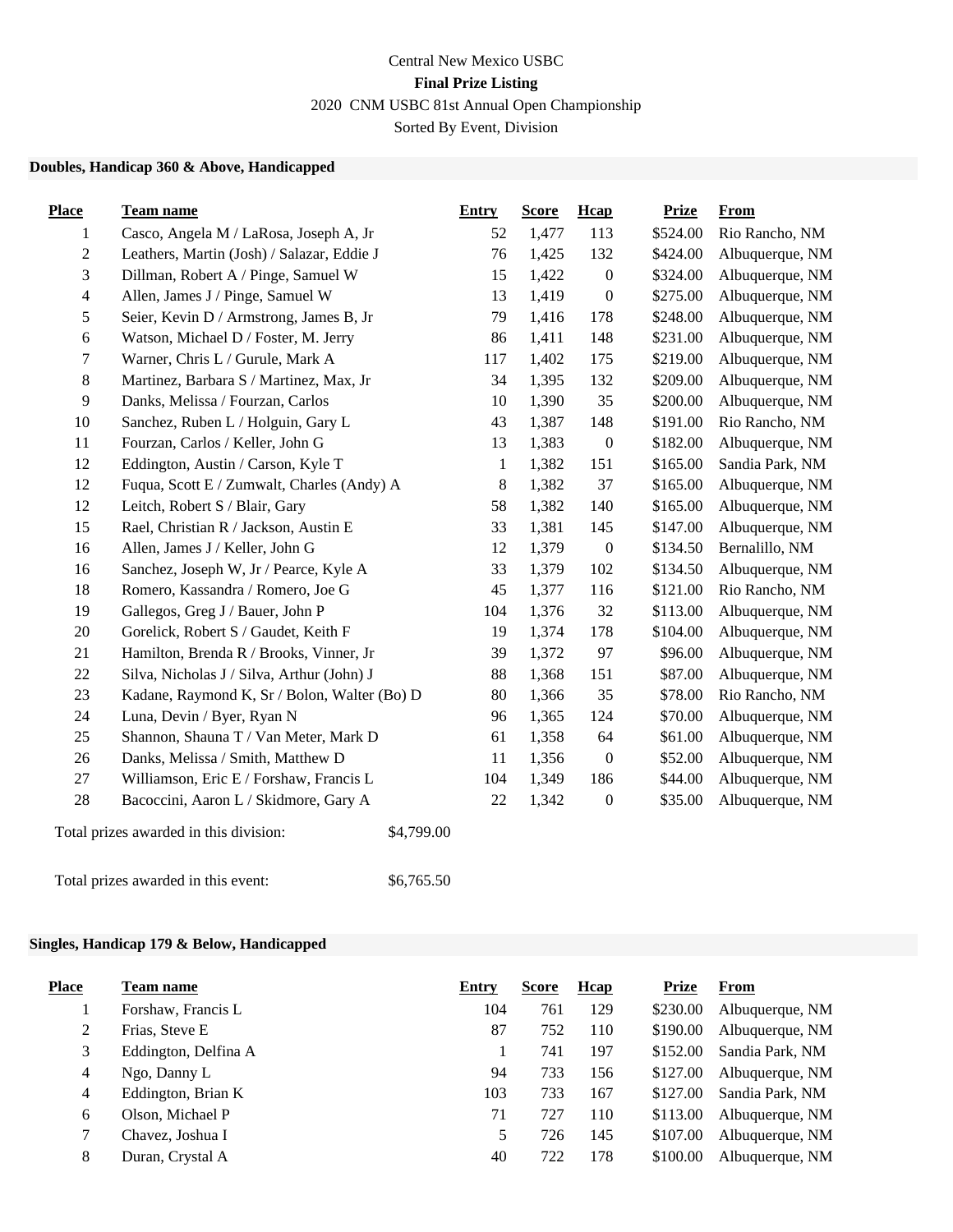# Central New Mexico USBC **Final Prize Listing** 2020 CNM USBC 81st Annual Open Championship

Sorted By Event, Division

| 9  | Eslinger, Melissa A     | 67  | 719 | 291 | \$94.00 | Albuquerque, NM |
|----|-------------------------|-----|-----|-----|---------|-----------------|
| 10 | Romero, Kassandra       | 45  | 718 | 116 | \$88.00 | Rio Rancho, NM  |
| 11 | Smith, Nicholas D       | 66  | 713 | 232 | \$83.00 | Albuquerque, NM |
| 12 | Smith, Jeanne L         | 66  | 712 | 226 | \$74.00 | Albuquerque, NM |
| 12 | Gallegos, Michael A     | 115 | 712 | 191 | \$74.00 | Albuquerque, NM |
| 14 | Redd, Bo                | 66  | 709 | 126 | \$65.00 | Albuquerque, NM |
| 15 | Correa, Adrianna N      | 113 | 704 | 288 | \$59.00 | Albuquerque, NM |
| 16 | Archuleta, Matt         | 110 | 701 | 118 | \$53.00 | Albuquerque, NM |
| 17 | Gabaldon, Beverly H     | 5   | 700 | 110 | \$47.00 | Albuquerque, NM |
| 18 | Orrie, Charles D        | 9   | 698 | 113 | \$41.00 | Los Lunas, NM   |
| 19 | Leon-Guerrero, April A  | 20  | 695 | 197 | \$36.00 | Albuquerque, NM |
| 20 | Leitch, Robert S        | 102 | 690 | 151 | \$30.00 | Albuquerque, NM |
| 21 | Strickland, Tammy S     | 36  | 688 | 189 | \$14.00 | Albuquerque, NM |
| 21 | Huebner, Andrew C       | 51  | 688 | 132 | \$14.00 | Los Lunas, NM   |
| 21 | Green, Michael (Antz) A | 24  | 688 | 124 | \$14.00 | Tijeras, NM     |
|    |                         |     |     |     |         |                 |

Total prizes awarded in this division: \$1,932.00

## **Singles, Handicap 180 & Above, Handicapped**

| <b>Place</b>   | <b>Team name</b>       | <b>Entry</b>   | <b>Score</b> | Hcap             | <b>Prize</b> | From            |
|----------------|------------------------|----------------|--------------|------------------|--------------|-----------------|
| 1              | Stephens, Parker V     | 42             | 794          | 24               | \$455.00     | Alamogordo, NM  |
| $\overline{c}$ | Hamilton, Mark K       | 3              | 776          | 54               | \$355.00     | Albuquerque, NM |
| 3              | Eddington, Austin      | 1              | 774          | 72               | \$255.00     | Sandia Park, NM |
| 4              | Alexander, Cody R      | 52             | 768          | 51               | \$196.00     | Rio Rancho, NM  |
| 5              | George, Ron E          | $\overline{2}$ | 756          | $\boldsymbol{0}$ | \$161.00     | Albuquerque, NM |
| 6              | Silva, Nicholas J      | 88             | 750          | 89               | \$141.00     | Albuquerque, NM |
| 7              | Bradley-Hanon, Kym D   | 98             | 744          | 97               | \$127.00     | Cedar Crest, NM |
| $\,8\,$        | McDowell, Terry W      | 104            | 741          | 83               | \$118.00     | Albuquerque, NM |
| $\overline{9}$ | Bivens, William R      | 48             | 738          | 102              | \$113.00     | Albuquerque, NM |
| 10             | Espinoza, Angelo M     | 73             | 727          | 62               | \$108.00     | Albuquerque, NM |
| 11             | Balistreri, Nick A     | 65             | 724          | 86               | \$105.00     | Santa Fe, NM    |
| 12             | Rodriguez, Anthony L   | 44             | 723          | 32               | \$102.00     | Rio Rancho, NM  |
| 13             | Correa, John A         | 63             | 721          | 64               | \$100.00     | Santa Fe, NM    |
| 13             | Barcal, Karen K        | 99             | 721          | 35               | \$100.00     | Cedar Crest, NM |
| 15             | Vigil, Charles G       | 52             | 720          | 72               | \$96.00      | Rio Rancho, NM  |
| 16             | Harris, Don E          | 67             | 718          | 99               | \$94.00      | Albuquerque, NM |
| 17             | Miller, Michael A      | 12             | 717          | $\boldsymbol{0}$ | \$91.00      | Bernalillo, NM  |
| 17             | Emerson, Lance R       | 28             | 717          | $\boldsymbol{0}$ | \$91.00      | Albuquerque, NM |
| 19             | Small, Samuel L        | 33             | 712          | $\boldsymbol{0}$ | \$88.00      | Albuquerque, NM |
| 20             | Graham, Andy           | 108            | 711          | 21               | \$87.00      | Albuquerque, NM |
| 21             | Espinoza, Lee D        | 73             | 710          | 64               | \$85.00      | Albuquerque, NM |
| 22             | Jaramillo, Alonzo A    | 57             | 705          | 35               | \$81.00      | Albuquerque, NM |
| 22             | Romero, Dion L         | 84             | 705          | $\boldsymbol{0}$ | \$81.00      | Rio Rancho, NM  |
| 22             | Hooten, William J      | 92             | 705          | 64               | \$81.00      | Albuquerque, NM |
| 25             | Adakai, Preston        | 106            | 702          | 108              | \$77.00      | Gallup, NM      |
| 26             | Kadane, Raymond K      | 80             | 701          | 45               | \$74.50      | Rio Rancho, NM  |
| 26             | Silva, Arthur (John) J | 88             | 701          | 62               | \$74.50      | Albuquerque, NM |
| 28             | Blackwell, Curtis      | 53             | 698          | 78               | \$72.00      | Albuquerque, NM |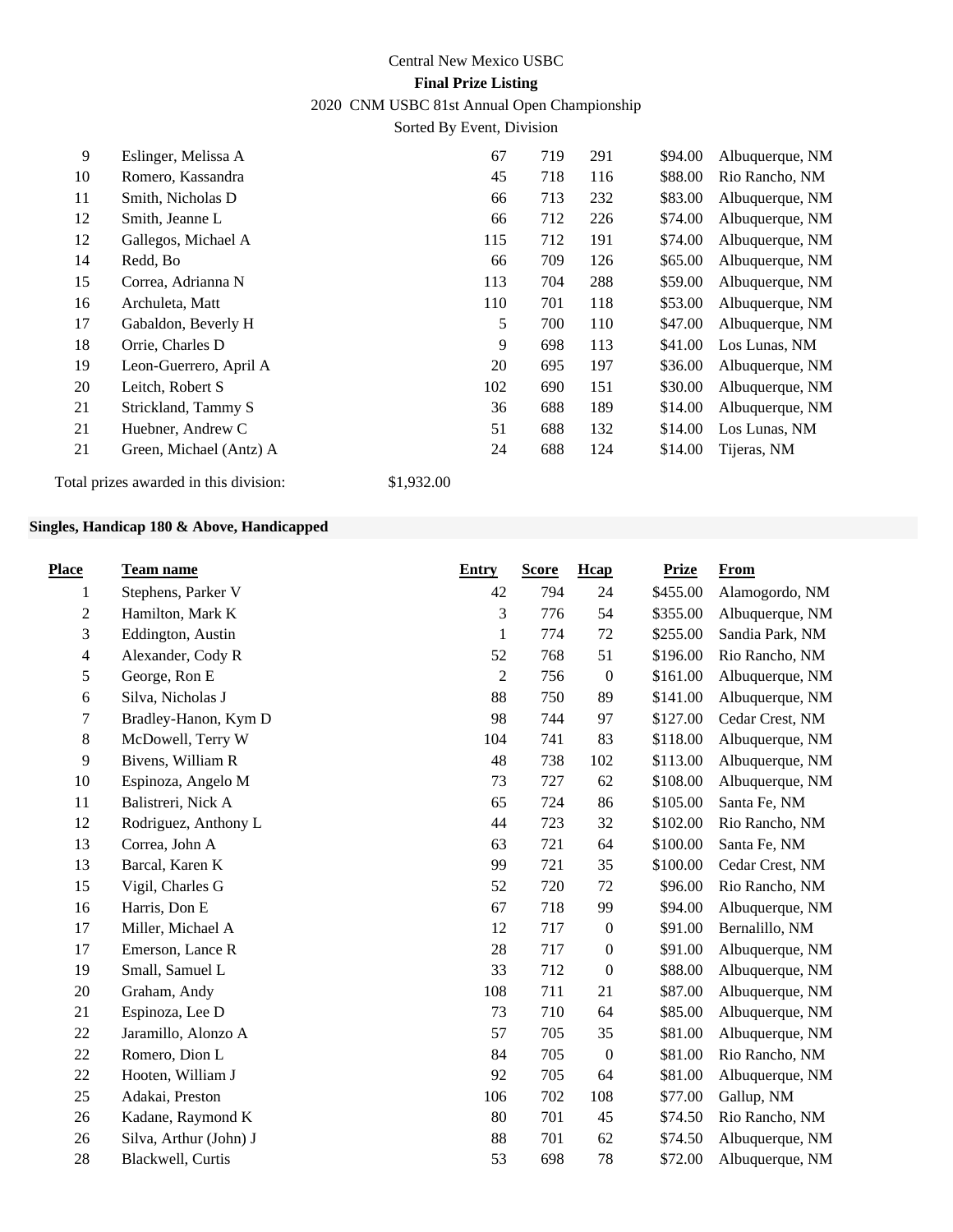## Central New Mexico USBC **Final Prize Listing**

# 2020 CNM USBC 81st Annual Open Championship

Sorted By Event, Division

| 29     | Smith, Matthew D                       |            | 11             | 697 | $\boldsymbol{0}$ | \$69.00 | Albuquerque, NM |
|--------|----------------------------------------|------------|----------------|-----|------------------|---------|-----------------|
| 29     | Leathers, Martin (Josh)                |            | 62             | 697 | 78               | \$69.00 | Albuquerque, NM |
| 31     | Colquhoun, Janette A                   |            | 46             | 696 | 89               | \$64.00 | Bernalillo, NM  |
| 31     | Napolitano, Victor                     |            | 69             | 696 | 13               | \$64.00 | Albuquerque, NM |
| 31     | Espinosa, Guillermo                    |            | 84             | 696 | $\boldsymbol{0}$ | \$64.00 | Rio Rancho, NM  |
| 34     | Patterson, C J J                       |            | 15             | 695 | 16               | \$61.00 | Albuquerque, NM |
| 35     | Burrell, Charles E                     |            | 87             | 692 | 99               | \$56.00 | Albuquerque, NM |
| 35     | Wilson, Joseph (Joe) L                 |            | 92             | 692 | 59               | \$56.00 | Albuquerque, NM |
| 35     | Booker, DeeRonn C                      |            | 71             | 692 | $\boldsymbol{0}$ | \$56.00 | Albuquerque, NM |
| 35     | Gallegos, Greg J                       |            | 104            | 692 | 24               | \$56.00 | Albuquerque, NM |
| 39     | Dillman, Robert A                      |            | 14             | 689 | 10               | \$50.00 | Albuquerque, NM |
| 39     | Fourzan, Carlos                        |            | 14             | 689 | 10               | \$50.00 | Albuquerque, NM |
| 39     | Silva, Jason A                         |            | $\overline{7}$ | 689 | $\boldsymbol{0}$ | \$50.00 | Albuquerque, NM |
| 42     | Denny, Charles R                       |            | 82             | 688 | $\,8\,$          | \$45.00 | Albuquerque, NM |
| 43     | Merrick, Joseph T                      |            | 32             | 687 | $\boldsymbol{0}$ | \$43.00 | Albuquerque, NM |
| 43     | Grimes, James M                        |            | $\overline{4}$ | 687 | $72\,$           | \$43.00 | Albuquerque, NM |
| 45     | Rael, Christian R                      |            | 33             | 686 | $72\,$           | \$39.00 | Albuquerque, NM |
| 45     | Foster, M. Jerry                       |            | 86             | 686 | 32               | \$39.00 | Albuquerque, NM |
| $47\,$ | Bledsoe, Brian N                       |            | 71             | 685 | 51               | \$37.00 | Albuquerque, NM |
| 48     | Chavez, Carl S                         |            | 30             | 684 | $\sqrt{2}$       | \$34.00 | Albuquerque, NM |
| 48     | Hampel, Perry L                        |            | 105            | 684 | $\sqrt{48}$      | \$34.00 | Albuquerque, NM |
| 50     | Blair, Gary                            |            | 57             | 682 | $\boldsymbol{0}$ | \$31.00 | Albuquerque, NM |
| 51     | Sanchez, Ruben L                       |            | 43             | 680 | 70               | \$29.00 | Rio Rancho, NM  |
| 52     | Espinda, John W                        |            | 91             | 678 | 21               | \$26.50 | Albuquerque, NM |
| 53     | Danks, Melissa                         |            | 11             | 676 | 24               | \$25.00 | Albuquerque, NM |
| 54     | Espinda, Eric W                        |            | 8              | 675 | $\boldsymbol{0}$ | \$24.00 | Albuquerque, NM |
| 55     | Keller, John G                         |            | 12             | 674 | $\boldsymbol{0}$ | \$21.00 | Bernalillo, NM  |
| 55     | Armstrong, James B                     |            | 79             | 674 | 45               | \$21.00 | Albuquerque, NM |
| 57     | Erickson, Russell L                    |            | 3              | 673 | 86               | \$9.00  | Albuquerque, NM |
| 57     | Espinoza, Paul L                       |            | 74             | 673 | 89               | \$9.00  | Albuquerque, NM |
|        | Total prizes awarded in this division: | \$4,883.50 |                |     |                  |         |                 |
|        | Total prizes awarded in this event:    | \$6,815.50 |                |     |                  |         |                 |

## **All Events Handicap, Handicap 179 & Below, Handicapped**

| <b>Place</b> | Team name               | Entry | Score | Hcap | <b>Prize</b> | <b>From</b>     |
|--------------|-------------------------|-------|-------|------|--------------|-----------------|
|              | Romero, Kassandra       | 45    | 2,206 | 348  | \$58.00      | Rio Rancho, NM  |
| 2            | Green, Michael (Antz) A | 24    | 2,146 | 372  | \$48.00      | Tijeras, NM     |
| 3            | Tuitele, Patricia       | 46    | 2,119 | 672  | \$38.00      | Bernalillo, NM  |
| 4            | Watson, Michael D       | 86    | 2,080 | 348  | \$33.00      | Albuquerque, NM |
| 5            | Chavez, Henry Aaron     | 6     | 2.079 | 663  | \$29.00      | Albuquerque, NM |
| 6            | Johnston, Scott R       |       | 2,077 | 339  | \$26.00      | Sandia Park, NM |
| $\tau$       | Redd, Bo                | 66    | 2,065 | 378  | \$23.00      | Albuquerque, NM |
| 8            | Archuleta, Matt         |       | 2.060 | 354  | \$20.00      | Albuquerque, NM |
| 9            | Gabaldon, Beverly H     | 5     | 2,052 | 330  | \$17.00      | Albuquerque, NM |
| 10           | Smith, Jeanne L         | 66    | 2,044 | 678  | \$14.00      | Albuquerque, NM |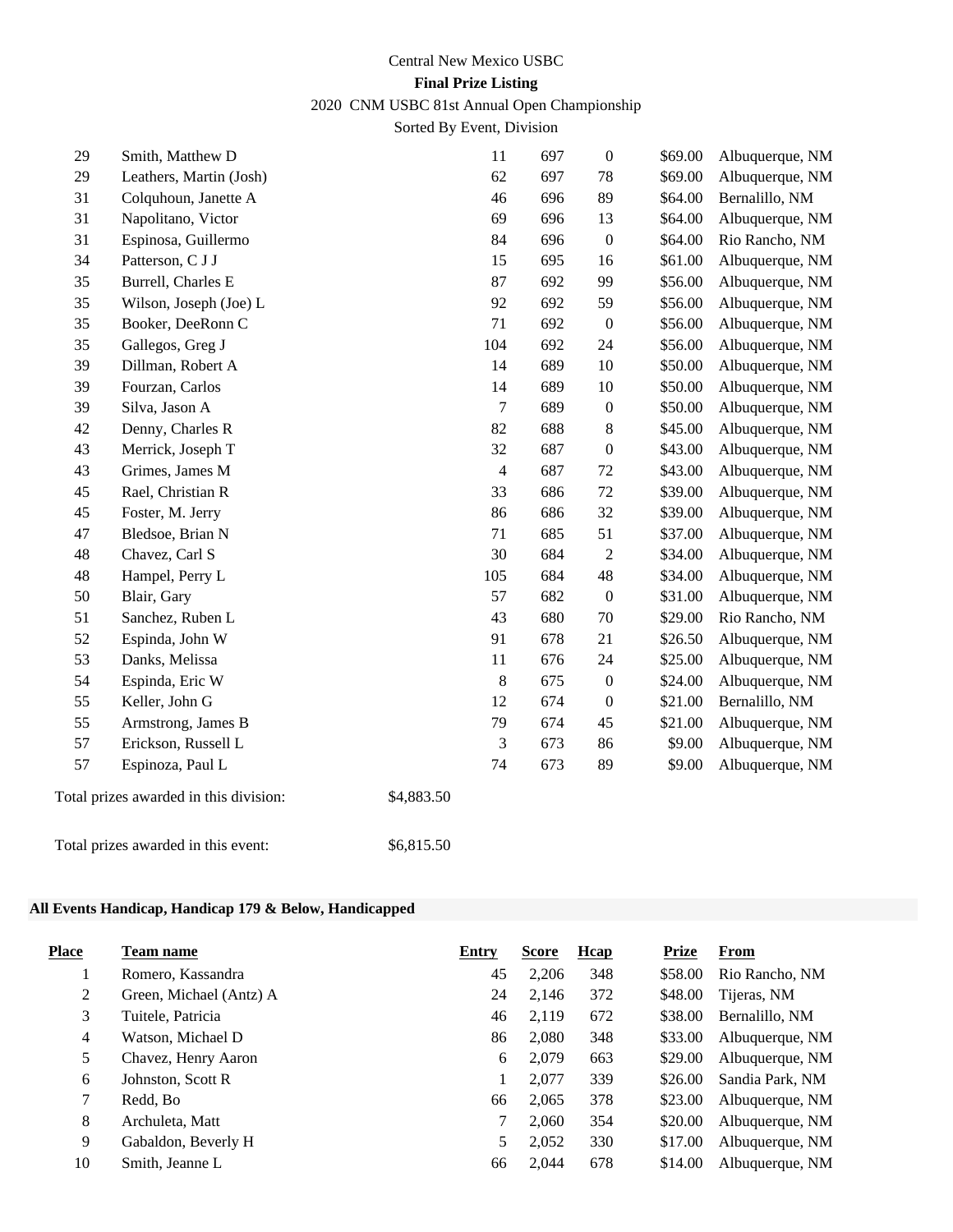# Central New Mexico USBC **Final Prize Listing** 2020 CNM USBC 81st Annual Open Championship

Sorted By Event, Division

| 11 | Stoltenberg, Eric L                    |          | 61  | 2.036 | -534 | $$11.00$ Albuquerque, NM |
|----|----------------------------------------|----------|-----|-------|------|--------------------------|
| 12 | Rinehart, Cathy A                      |          | 48. | 2.024 | 615  | \$8.00 Albuquerque, NM   |
| 13 | Blackwell, Sharla M                    |          | 53  | 2.023 | 477  | \$5.00 Albuquerque, NM   |
|    | Total prizes awarded in this division: | \$330.00 |     |       |      |                          |

## **All Events Handicap, Handicap 180 & Above, Handicapped**

| <b>Place</b>   | <b>Team name</b>                                   | <b>Entry</b>     | <b>Score</b> | Hcap             | <b>Prize</b> | <b>From</b>     |
|----------------|----------------------------------------------------|------------------|--------------|------------------|--------------|-----------------|
| $\mathbf{1}$   | Eddington, Austin                                  | $\mathbf{1}$     | 2,292        | 216              | \$75.00      | Sandia Park, NM |
| $\overline{c}$ | Smith, Matthew D                                   | 10               | 2,171        | $\boldsymbol{0}$ | \$60.00      | Albuquerque, NM |
| 3              | Booker, DeeRonn C                                  | 71               | 2,151        | $\boldsymbol{0}$ | \$45.00      | Albuquerque, NM |
| $\overline{4}$ | Blackwell, Curtis                                  | 53               | 2,141        | 234              | \$36.00      | Albuquerque, NM |
| 5              | Correa, John A                                     | 63               | 2,106        | 192              | \$33.00      | Santa Fe, NM    |
| 6              | Dillman, Robert A                                  | 44               | 2,085        | 30               | \$32.00      | Rio Rancho, NM  |
| 7              | Sanchez, Ruben L                                   | 43               | 2,081        | 210              | \$30.00      | Rio Rancho, NM  |
| $8\,$          | Rodriguez, Anthony L                               | 44               | 2,077        | 96               | \$29.00      | Rio Rancho, NM  |
| $\overline{9}$ | Hamilton, Mark K                                   | 3                | 2,076        | 162              | \$28.00      | Albuquerque, NM |
| 10             | Balistreri, Nick A                                 | 65               | 2,075        | 258              | \$26.00      | Santa Fe, NM    |
| 11             | Espinoza, Lee D                                    | 73               | 2,068        | 192              | \$25.00      | Albuquerque, NM |
| 12             | Silva, Jason A                                     | $\boldsymbol{7}$ | 2,063        | $\boldsymbol{0}$ | \$24.00      | Albuquerque, NM |
| 13             | Stephens, Parker V                                 | 42               | 2,056        | $72\,$           | \$23.00      | Alamogordo, NM  |
| 14             | Bivens, William R                                  | 47               | 2,055        | 306              | \$22.00      | Albuquerque, NM |
| 15             | Keller, John G                                     | 12               | 2,053        | $\boldsymbol{0}$ | \$20.00      | Bernalillo, NM  |
| 16             | Martinez, Gilbert A                                | 52               | 2,052        | 243              | \$19.00      | Rio Rancho, NM  |
| 17             | Rael, Christian R                                  | 33               | 2,050        | 216              | \$18.00      | Albuquerque, NM |
| 18             | Pearce, Kyle A                                     | 33               | 2,047        | 153              | \$17.00      | Albuquerque, NM |
| 19             | Espinda, John W                                    | 91               | 2,045        | 63               | \$16.00      | Albuquerque, NM |
| 20             | Reeves, Cory M                                     | 26               | 2,041        | 234              | \$15.00      | Albuquerque, NM |
| 21             | Holguin, Gary L                                    | 43               | 2,039        | 234              | \$13.00      | Rio Rancho, NM  |
| 22             | Emerson, Lance R                                   | 28               | 2,035        | $\boldsymbol{0}$ | \$12.00      | Albuquerque, NM |
| 23             | Ziska, Derek R                                     | 108              | 2,034        | 315              | \$11.00      | Albuquerque, NM |
| 24             | LaRosa, Joseph A                                   | 52               | 2,031        | 87               | \$9.00       | Rio Rancho, NM  |
| 24             | Jaramillo, Alonzo A                                | 57               | 2,031        | 105              | \$9.00       | Albuquerque, NM |
| 26             | Vigil, Charles G                                   | 52               | 2,027        | 216              | \$7.00       | Rio Rancho, NM  |
| 27             | Espinoza, Angelo M                                 | 73               | 2,024        | 186              | \$6.00       | Albuquerque, NM |
| 28             | Bolon, Walter (Bo) D                               | 68               | 2,023        | $\boldsymbol{0}$ | \$2.50       | Rio Rancho, NM  |
| $28\,$         | Foster, M. Jerry                                   | 86               | 2,023        | 96               | \$2.50       | Albuquerque, NM |
|                | \$665.00<br>Total prizes awarded in this division: |                  |              |                  |              |                 |

Total prizes awarded in this event: \$995.00

## **All Events Scratch, Scratch 179 & Below, Scratch**

| <b>Place</b> | <b>Team name</b>  | Entry | Score    | Hcap | Prize | From                    |
|--------------|-------------------|-------|----------|------|-------|-------------------------|
|              | Romero, Kassandra |       | 45 1.858 |      |       | \$25.00 Rio Rancho, NM  |
|              | Johnston, Scott R |       | 1 1.738  |      |       | \$15.00 Sandia Park. NM |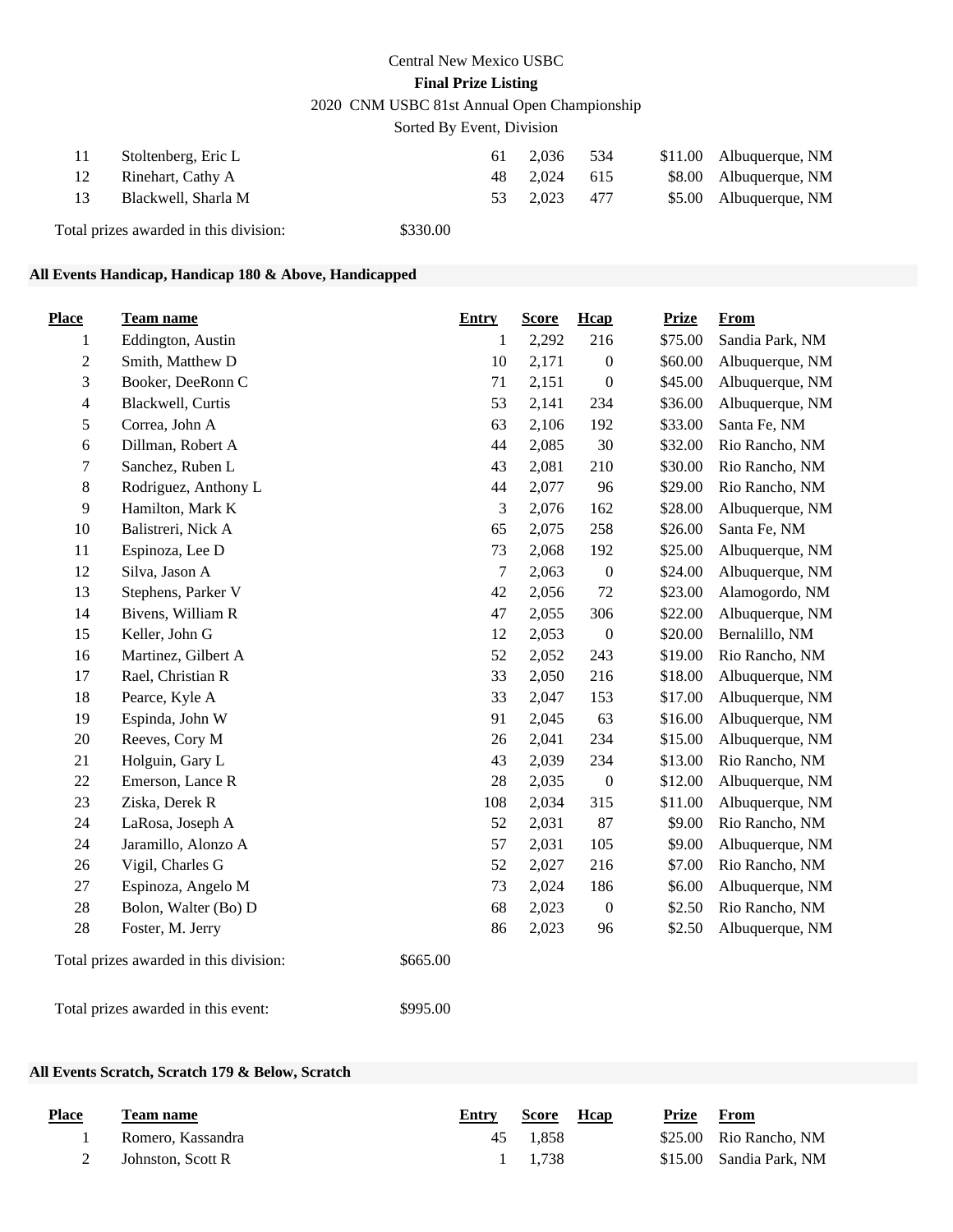Total prizes awarded in this division: \$40.00

## **All Events Scratch, Scratch 180 & Above, Scratch**

| <b>Place</b>   | <u>Team name</u>                                   | <b>Entry</b> | <b>Score</b> | Hcap | <b>Prize</b> | <b>From</b>     |
|----------------|----------------------------------------------------|--------------|--------------|------|--------------|-----------------|
| 1              | Smith, Matthew D                                   | 10           | 2,171        |      | \$60.00      | Albuquerque, NM |
| $\overline{2}$ | Booker, DeeRonn C                                  | 71           | 2,151        |      | \$50.00      | Albuquerque, NM |
| 3              | Eddington, Austin                                  | 1            | 2,076        |      | \$40.00      | Sandia Park, NM |
| $\overline{4}$ | Silva, Jason A                                     | 7            | 2,063        |      | \$37.00      | Albuquerque, NM |
| 5              | Dillman, Robert A                                  | 44           | 2,055        |      | \$34.00      | Rio Rancho, NM  |
| 6              | Keller, John G                                     | 12           | 2,053        |      | \$32.00      | Bernalillo, NM  |
| 7              | Emerson, Lance R                                   | 28           | 2,035        |      | \$31.00      | Albuquerque, NM |
| 8              | Hamilton, John M                                   | 16           | 2,021        |      | \$29.00      | Albuquerque, NM |
| 9              | Skidmore, Brian J                                  | 23           | 2,005        |      | \$27.00      | Albuquerque, NM |
| 10             | Gustafson, Shawn R                                 | 42           | 1,997        |      | \$25.00      | Alamogordo, NM  |
| 11             | Allen, James J                                     | 12           | 1,987        |      | \$23.00      | Bernalillo, NM  |
| 12             | Stephens, Parker V                                 | 42           | 1,984        |      | \$21.00      | Alamogordo, NM  |
| 13             | Espinda, John W                                    | 91           | 1,982        |      | \$19.00      | Albuquerque, NM |
| 14             | Rodriguez, Anthony L                               | 44           | 1,981        |      | \$17.00      | Rio Rancho, NM  |
| 15             | Romero, Scott C                                    | 10           | 1,971        |      | \$15.00      | Albuquerque, NM |
| 16             | Espinda, Eric W                                    | 8            | 1,941        |      | \$13.00      | Albuquerque, NM |
| 17             | Merrick, Joseph T                                  | 30           | 1,937        |      | \$10.00      | Albuquerque, NM |
| 17             | Blanton, James W                                   | 62           | 1,937        |      | \$10.00      | Albuquerque, NM |
| 19             | Danks, Melissa                                     | 10           | 1,935        |      | \$7.00       | Albuquerque, NM |
| 20             | Foster, M. Jerry                                   | 86           | 1,927        |      | \$5.00       | Albuquerque, NM |
|                | \$505.00<br>Total prizes awarded in this division: |              |              |      |              |                 |
|                | \$545.00<br>Total prizes awarded in this event:    |              |              |      |              |                 |

## **Senior All Events Handicap, Handicap 180 & Above, Handicapped**

| <b>Place</b>   | Team name           | Entry | <b>Score</b> | <b>H</b> cap   | <b>Prize</b> | From            |
|----------------|---------------------|-------|--------------|----------------|--------------|-----------------|
|                | Erickson, Russell L | 3     | 2,112        | 258            | \$36.00      | Albuquerque, NM |
| $\overline{2}$ | Dillman, Robert A   | 44    | 2,085        | 30             | \$33.00      | Rio Rancho, NM  |
| 3              | Keller, John G      | 12    | 2,053        | $\overline{0}$ | \$30.00      | Bernalillo, NM  |
| $\overline{4}$ | LaRosa, Joseph A    | 52    | 2,031        | 87             | \$27.00      | Rio Rancho, NM  |
| 5              | Harris, Don E       | 67    | 2,002        | 297            | \$24.00      | Albuquerque, NM |
| 6              | Allen, James J      | 12    | 1,987        | $\overline{0}$ | \$20.00      | Bernalillo. NM  |
| $\tau$         | Garrett, James E    | 70    | 1,961        | 177            | \$17.00      | Rio Rancho, NM  |
| 8              | McDowell, Terry W   | 104   | 1,955        | 249            | \$14.00      | Albuquerque, NM |
| 9              | Hampel, Perry L     | 105   | 1,953        | 144            | \$11.00      | Albuquerque, NM |
| 10             | Merrick, Joseph T   | 30    | 1.937        | $\overline{0}$ | \$8.00       | Albuquerque, NM |
| 11             | Parra, Armando V    | 74    | 1,934        | 306            | \$5.00       | Albuquerque, NM |

Total prizes awarded in this division: \$225.00